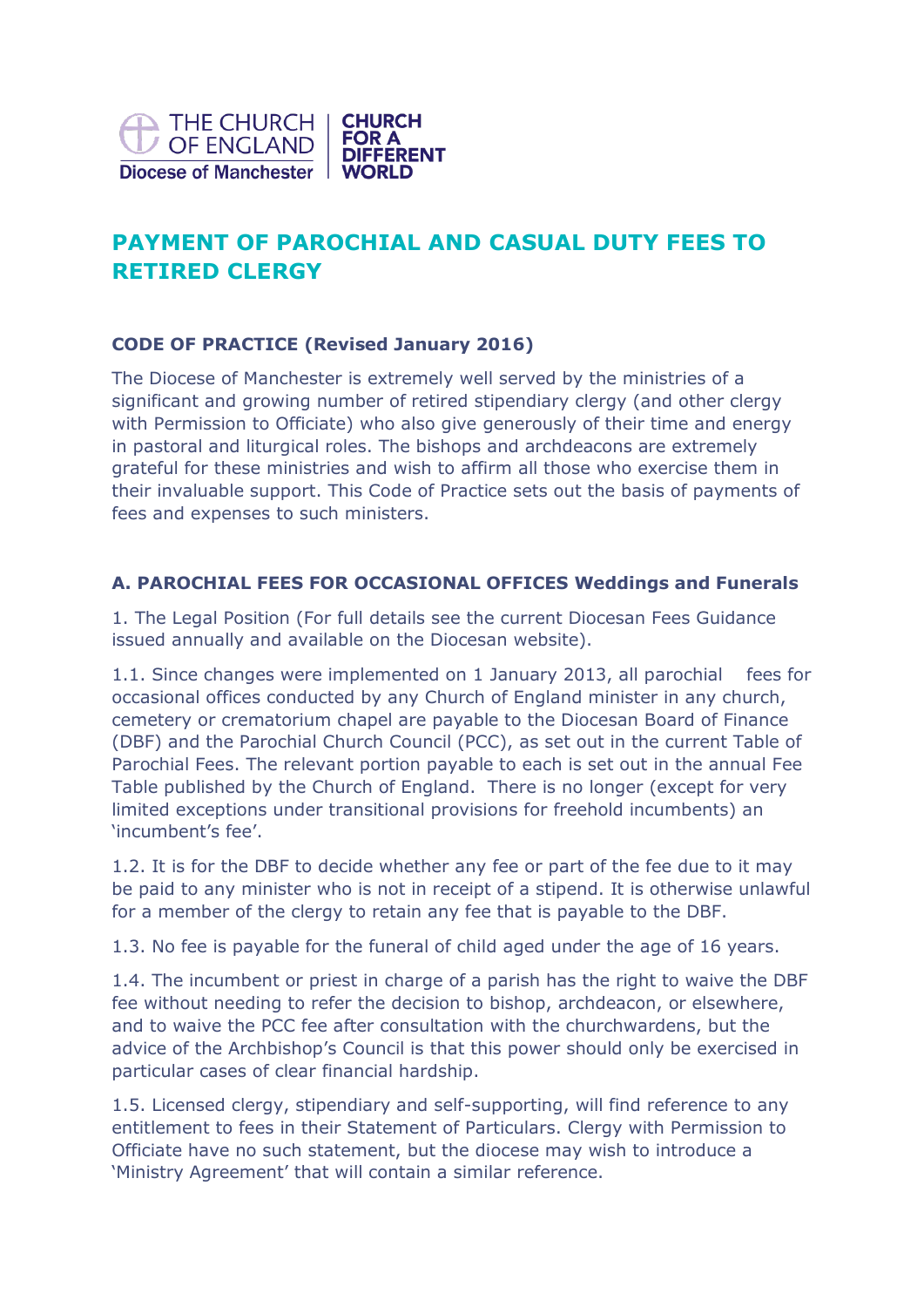2. Retired Stipendiary Clergy with Permission to Officiate

2.1. Retired stipendiary clergy are automatically entitled to claim from the DBF part of the DBF fee for any occasional office they have conducted. This will be two-thirds of the DBF fee and is on condition that they have undertaken the associated pastoral visiting and preparation. They must use the appropriate claim form, and under no circumstances must they receive any part of the fee locally.

2.2. Retired stipendiary clergy in receipt of fees from the DBF are responsible for declaring these as income to HMRC for tax purposes.

3. Travelling and Other Expenses

3.1. Travelling expenses are non-statutory payments and not, therefore, included in statutory fees. The DBF is unable to be involved in collecting, reimbursing or administering these. The payment of expenses for travelling to or from funerals should be arranged and paid locally by agreement between the minister and the funeral director. It is recommended that a standard mileage rate is agreed in each deanery.

# **B. FEES FOR SUNDAY OR WEEKDAY SERVICES Holy Communion, Morning or Evening Prayer, All-Age services etc.**

The only ministers able to receive fees for Sunday or weekday services are RETIRED STIPENDIARY CLERGY with Permission to Officiate. The method by which these are paid depends on the circumstances.

1. General

1.1 Whenever service cover is needed in the absence of the incumbent, priest in charge or team vicar with responsibility, or during a vacancy, sabbatical or prolonged sickness absence, those making the arrangements are asked to try and arrange this, in the first instance, from clergy and Readers within the benefice, and then from licensed clergy, retired non-stipendiary clergy and Readers from elsewhere. In these circumstances no fee is payable.

1.2. Thereafter they may approach retired stipendiary clergy for assistance.

1.3. Where a fee is payable to a retired stipendiary cleric for a Sunday or weekday service it is set at one half of the current year's DBF fee for a funeral service in church (the 'Casual Duty Fee').

1.4 No retired stipendiary cleric may receive fees for more than two services on any given day.

2. Casual Duty for Holiday Cover (or other occasions not included in 3. below)

2.1. No fee is payable when retired clergy conduct a service for the parish in which they normally worship and, generally, most retired stipendiary clergy would not expect to receive a fee for assisting in another parish within the same benefice (i.e. in a united benefice or team ministry) or mission partnership.